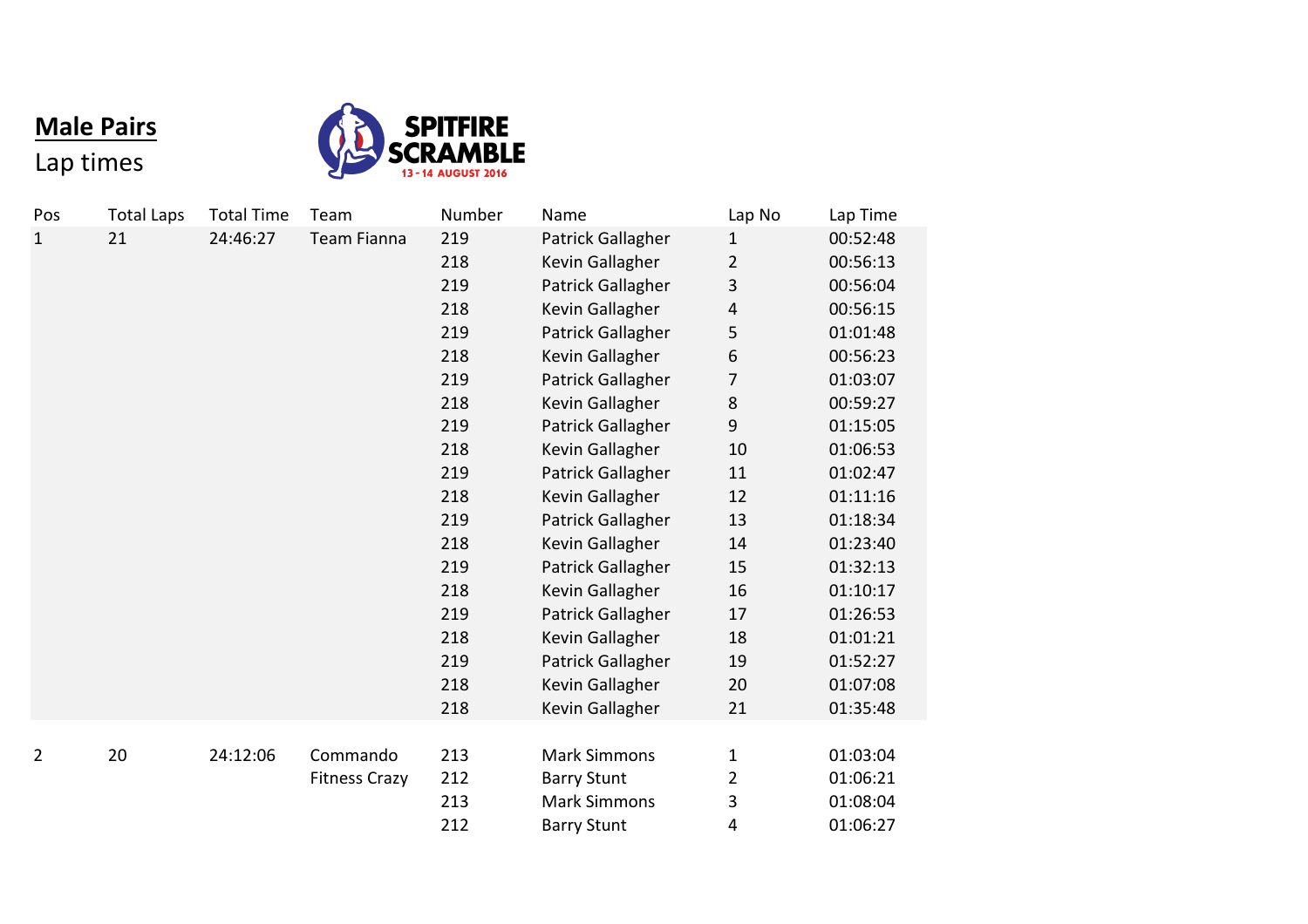|   |    |          |                                                                                                                      | 213 | <b>Mark Simmons</b>      | 5              | 01:07:14 |
|---|----|----------|----------------------------------------------------------------------------------------------------------------------|-----|--------------------------|----------------|----------|
|   |    |          |                                                                                                                      | 212 | <b>Barry Stunt</b>       | 6              | 01:07:23 |
|   |    |          |                                                                                                                      | 213 | <b>Mark Simmons</b>      | 7              | 01:07:47 |
|   |    |          |                                                                                                                      | 212 | <b>Barry Stunt</b>       | 8              | 01:08:14 |
|   |    |          |                                                                                                                      | 213 | <b>Mark Simmons</b>      | 9              | 01:07:06 |
|   |    |          |                                                                                                                      | 212 | <b>Barry Stunt</b>       | 10             | 01:11:38 |
|   |    |          |                                                                                                                      | 213 | <b>Mark Simmons</b>      | 11             | 01:21:28 |
|   |    |          |                                                                                                                      | 212 | <b>Barry Stunt</b>       | 12             | 01:20:48 |
|   |    |          |                                                                                                                      | 213 | <b>Mark Simmons</b>      | 13             | 01:17:36 |
|   |    |          |                                                                                                                      | 212 | <b>Barry Stunt</b>       | 14             | 01:21:42 |
|   |    |          |                                                                                                                      | 213 | <b>Mark Simmons</b>      | 15             | 01:18:49 |
|   |    |          |                                                                                                                      | 212 | <b>Barry Stunt</b>       | 16             | 01:09:52 |
|   |    |          |                                                                                                                      | 213 | <b>Mark Simmons</b>      | 17             | 01:22:40 |
|   |    |          |                                                                                                                      | 212 | <b>Barry Stunt</b>       | 18             | 01:11:15 |
|   |    |          |                                                                                                                      | 213 | <b>Mark Simmons</b>      | 19             | 01:15:15 |
|   |    |          |                                                                                                                      | 212 | <b>Barry Stunt</b>       | 20             | 01:19:23 |
|   |    |          |                                                                                                                      |     |                          |                |          |
| 3 | 18 | 22:47:33 | Dacorum and                                                                                                          | 215 | <b>Timothy Churchill</b> | $\mathbf{1}$   | 01:02:34 |
|   |    |          | Tring numpties<br><b>Timothy Churchill</b><br>215<br>214<br><b>Richard Belsey</b><br>215<br><b>Timothy Churchill</b> | 214 | <b>Richard Belsey</b>    | $\overline{2}$ | 00:56:31 |
|   |    |          |                                                                                                                      |     |                          | 3              | 00:57:20 |
|   |    |          |                                                                                                                      |     |                          | $\overline{4}$ | 00:56:37 |
|   |    |          |                                                                                                                      |     | 5                        | 00:59:41       |          |
|   |    |          |                                                                                                                      | 214 | <b>Richard Belsey</b>    | 6              | 01:06:17 |
|   |    |          |                                                                                                                      | 215 | <b>Timothy Churchill</b> | 7              | 01:07:03 |
|   |    |          |                                                                                                                      | 214 | <b>Richard Belsey</b>    | 8              | 01:13:04 |
|   |    |          |                                                                                                                      | 215 | <b>Timothy Churchill</b> | 9              | 01:02:55 |
|   |    |          |                                                                                                                      | 214 | <b>Richard Belsey</b>    | 10             | 01:28:43 |
|   |    |          |                                                                                                                      | 214 | <b>Richard Belsey</b>    | 11             | 01:32:50 |
|   |    |          |                                                                                                                      | 214 | <b>Richard Belsey</b>    | 12             | 01:34:29 |
|   |    |          |                                                                                                                      | 215 | <b>Timothy Churchill</b> | 13             | 01:16:59 |
|   |    |          |                                                                                                                      | 215 | <b>Timothy Churchill</b> | 14             | 01:03:34 |
|   |    |          |                                                                                                                      | 215 | <b>Timothy Churchill</b> | 15             | 01:47:31 |
|   |    |          |                                                                                                                      |     |                          |                |          |